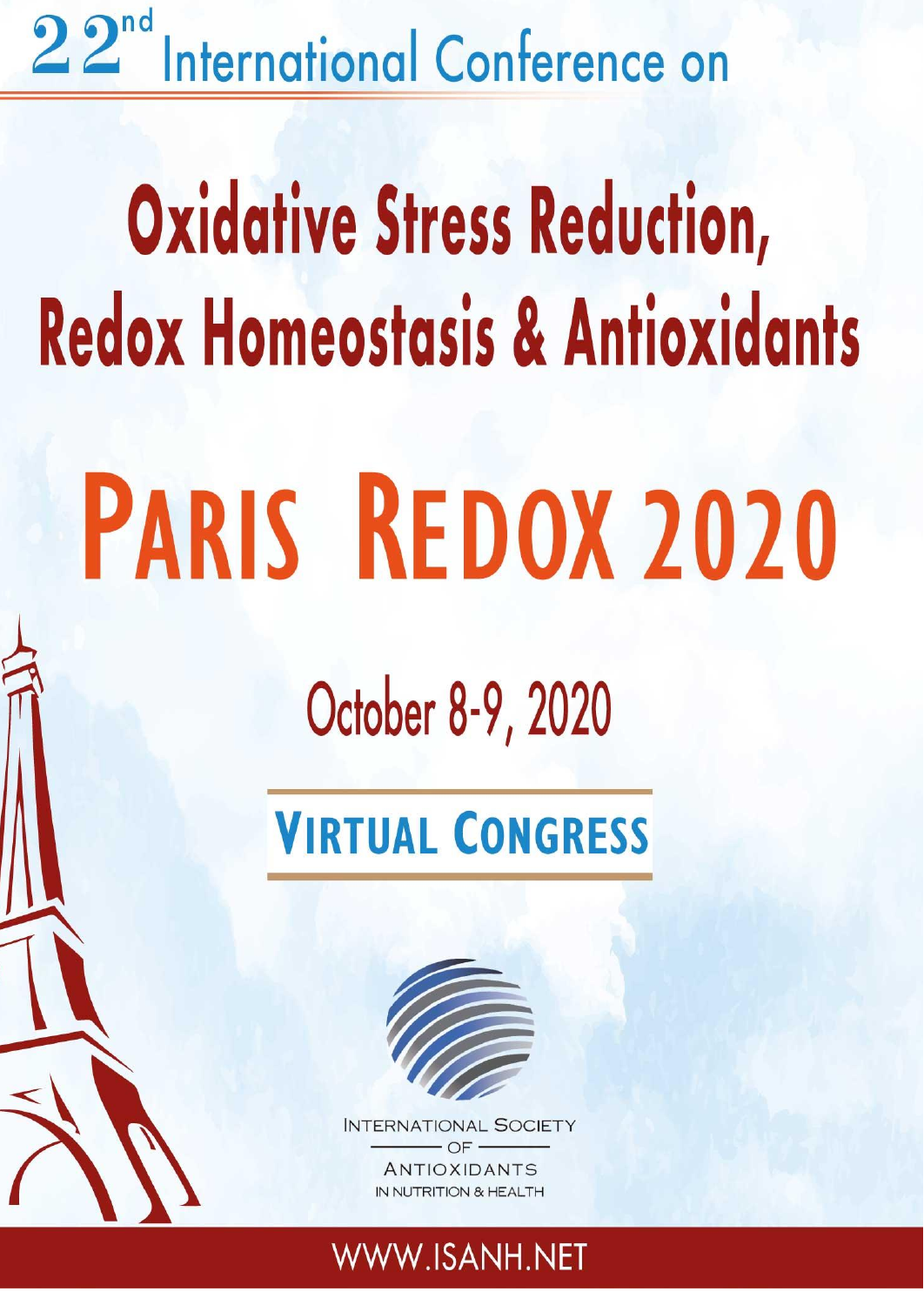Dear Colleagues,

It is our great pleasure to present you the 22<sup>nd</sup> International Conference on Oxidative Stress Reduction, Redox **Homeostasis and Antioxidants - Paris Redox 2020 –** which will be organized as **Virtual Congress**, on October 8-9, 2020.

I am honored to serve as your new President for the upcoming Paris Redox World Congress 2020. Hereby I will also express my gratitude to professor Frédéric Batteux for his excellent leadership in the past years. In the upcoming meeting, we will discuss Redox signaling in the light of the Redox Signaling Interactome (RSI) implicating a role for reactive oxygen species, reactive nitrogen species and reactive sulfur species in the modulation of redox signaling pathways. The inclusion of multiple reactive species as driving forces of redox signaling will significantly broaden our scope. Abstracts on mechanisms by which cells respond to RSI stress and thereby prevent structural and functional damage and death are welcomed to a great extent. We also aim to highlight downstream biochemical alterations induced by RSI stress and evaluate recent advances on disease biomarkers, related to RSI alterations. To further elucidate the various mechanisms of redox control in oxidative stress-related pathologies and aging, we welcome data on the identification and dissection of the function of the key players in reactive species-related redox processes.

Paris Redox 2020 will make an important contribution to a better understanding of RSI-induced redox control in physiological and pathological conditions that will lead to novel therapeutic and disease-preventive agents. Clinical studies in the field are therefore of eminent importance.

In response to the critical situation and evolution of the COVID-19, the organizing Committee decided to organize Paris Redox 2020 as **a Virtual Congress.**

If you cannot attend in-person or virtual due to the restriction and time zone difference, you can access on-demand videos to this entire event, including synced audio/video and slides, access to the exhibit hall, and a poster session.

#### **Among the strategic topics which will be discussed:**

- *COVID-19 & Oxidative Stress*
- *Redox 2020: Recent Advances & Perspectives*
- *Oxidative stress, Microbiota Diversity, Mitochondria, Redox and Inflammation*
- *Reactive Species Interactome Evaluation*
- *Redox & Fasting 2020*
- *Paris Redox Scientific & Innovation Awards 2020*

For this year, we are organizing a workshop dedicated to **How to Evaluate Oxidative Stress & Antioxidants Activities?** which will be held on October 7, 2020. For more info, please [follow](https://www.isanh.net/workshop/) this link.

We invite you to submit papers on reactive oxygen species, reactive nitrogen species and reactive sulfur species related to health and disease ranging from fundamental and technical aspects to experimental and clinical diseases.

We look forward to meeting you sfor this exciting program in October.

#### **Prof. Harry van Goor**

President of ISANH Department of Pathology and Medical Biology, University Medical Center Groningen, The Netherlands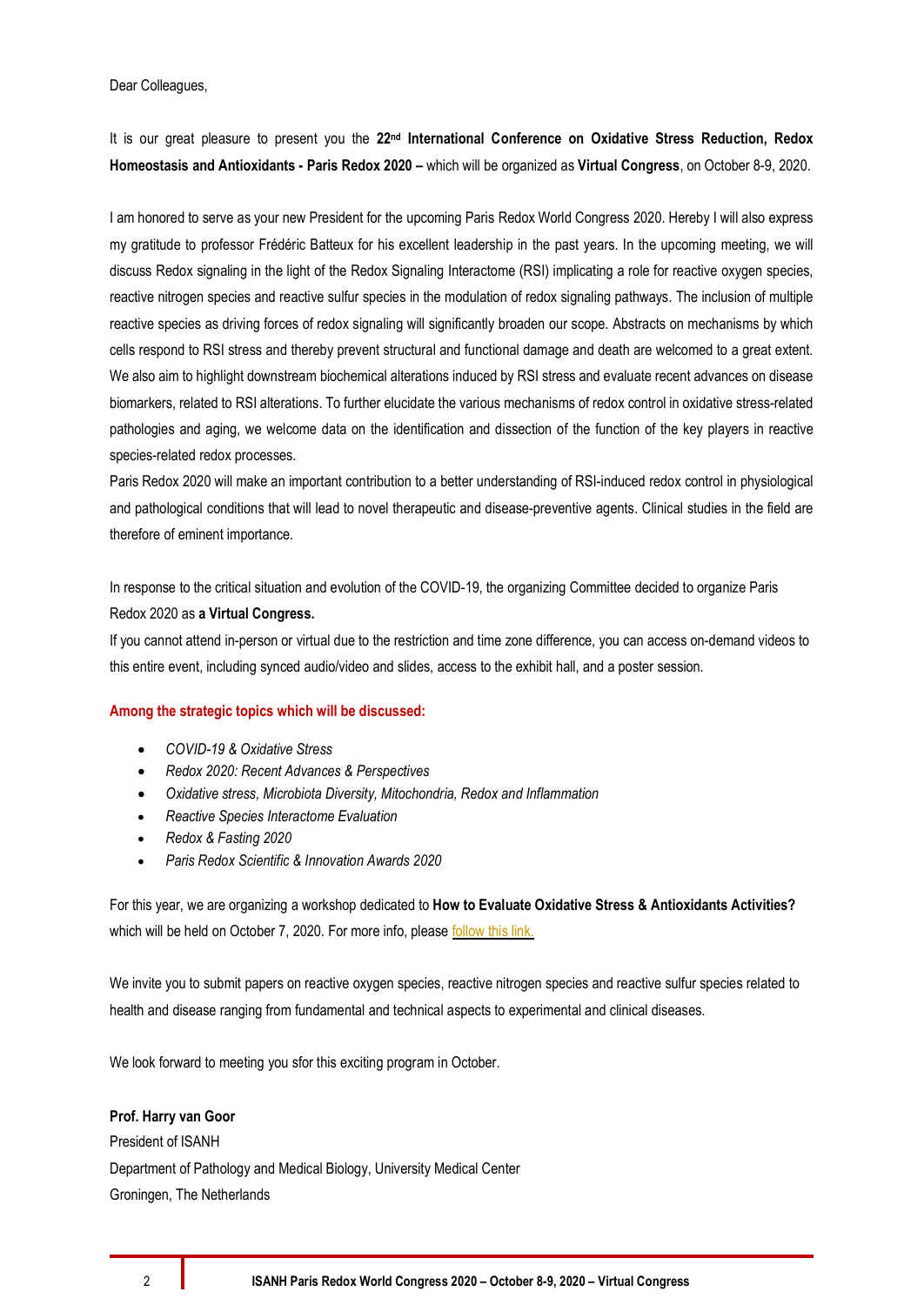#### 22<sup>nd</sup> ISANH International Conference on **Oxidative Stress Reduction, Redox Homeostasis & Antioxidants PARIS REDOX 2020**

October 8 - 9, 2020 - Virtual Congress

#### **Discussion & Scientific - Innovation Awards**

- Covid-19 & Oxidative Stress
- Redox 2020: Recent Advances & Perspective
- Microbiota Diversity, Redox and Inflammation
- Reactive Species Interactome Evaluation
- Redox Medicine: Innovations & Clinical Studies
- Paris Redox Scientific & Innovation Awards 2020

#### **Important Dates**

**Short Oral presentation: Sep. 4 Poster presentation: Sep. 14** 

**Special Session** 

**Covid-19 & Oxidative Stress** 



Angiotensin-converting enzyme-2 (ACE2), SARS-CoV-2 and pathophysiology (COVID-19)

**Upregulation and Functional Role of Hydrogen** 

**Harry van Goor** President of ISANH & University Medical Center, The Netherlands



Csaba Szabo, University of Fribourg, Switzerland

**Sulfide Producing Enzymes in Cancer** 



**Blood Oxidative Stress Profile in Humans Dimitrios Kouretas.** University of Thessaly, Greece

Redox & Fasting 2020: Periodic Fasting Improves



**Oxidative Stress in the Gastrointestinal Tract** Stan Kubow, School of Human Nutrition, McGill University, Canada

**Probiotic Inhibition of Microbiota-mediated** 

**Systemic Oxidative Stress, Microbiota and Redox-Targeted Therapeutics in Inflammatory Bowel Disease** 



Arno Bourgonje, University Medical Center Groningen, The Netherland Integrating Signaling Pathways of Ferroptosis and **Necroptosis at Mitochondria** 

**Carsten Culmsee,** University of Marburg, Germany



Fudi Wang, University School of Medicine, China



An Unexpected Antiferroptotic Activity of a **Sterol Metabolite** 

Jose Friedmann-Angeli University of Würzburg, Germany



The Role of Oxidative Stress in the Initiation and **Progression of Systemic Sclerosis** Udo Mulder,

**Reductive Stress Causes Pathological Cardiac** 

University of Groningen, The Netherlands



**Remodeling and Diastolic Dysfunction** Rajasekaran Namakkal-Soorappan, University of Alabama at Birmingham, USA







**Ferroptosis and Necroptosis in Stroke** Marietta Zille.



 $-OF$ **ANTIOXIDANTS** 



#### www.isanh.net



**Helmut Sies,** 



Iron: Innocent bystander or vicious culprit in **COVID-19 pathogenesis?** Marvin Edeas,

Institute Cochin - University Paris Descartes, France



Effects of Photobiomodulation on Cancer Cells through the Reactive Species Interactome, Proteases and Bioenergetic Metabolism



**Laurent Chatre,** Université de Caen-Normandie, France **Interaction between Hydrogen Sulphide and Nitric Oxide in the Diabetic Cardiomyopathy** 



National University of Singapore, Singapore

Red Blood Cells as a Central Hub in the Interaction among Reactive Species

Mitochondria, Oxidative Stress and Preeclampsia

Miriam Margherita Cortese-Krott, Heinrich Heine University Düsseldorf, Germany



Enrique Terán, Universidad San Francisco de Quito, Ecuador



**Lysosomal Iron** Jonathan Geiger,

University of North Dakota, USA



University of Luebeck, Germany



**Are Reactive Sulfur Species The New Reactive Oxygen species?** 

Kenneth R. Olson. Indiana University School of Medicine in South Bend, USA

**Oxidative Stress: Eustress and Distress** 

Heinrich Heine University Düsseldorf, Germany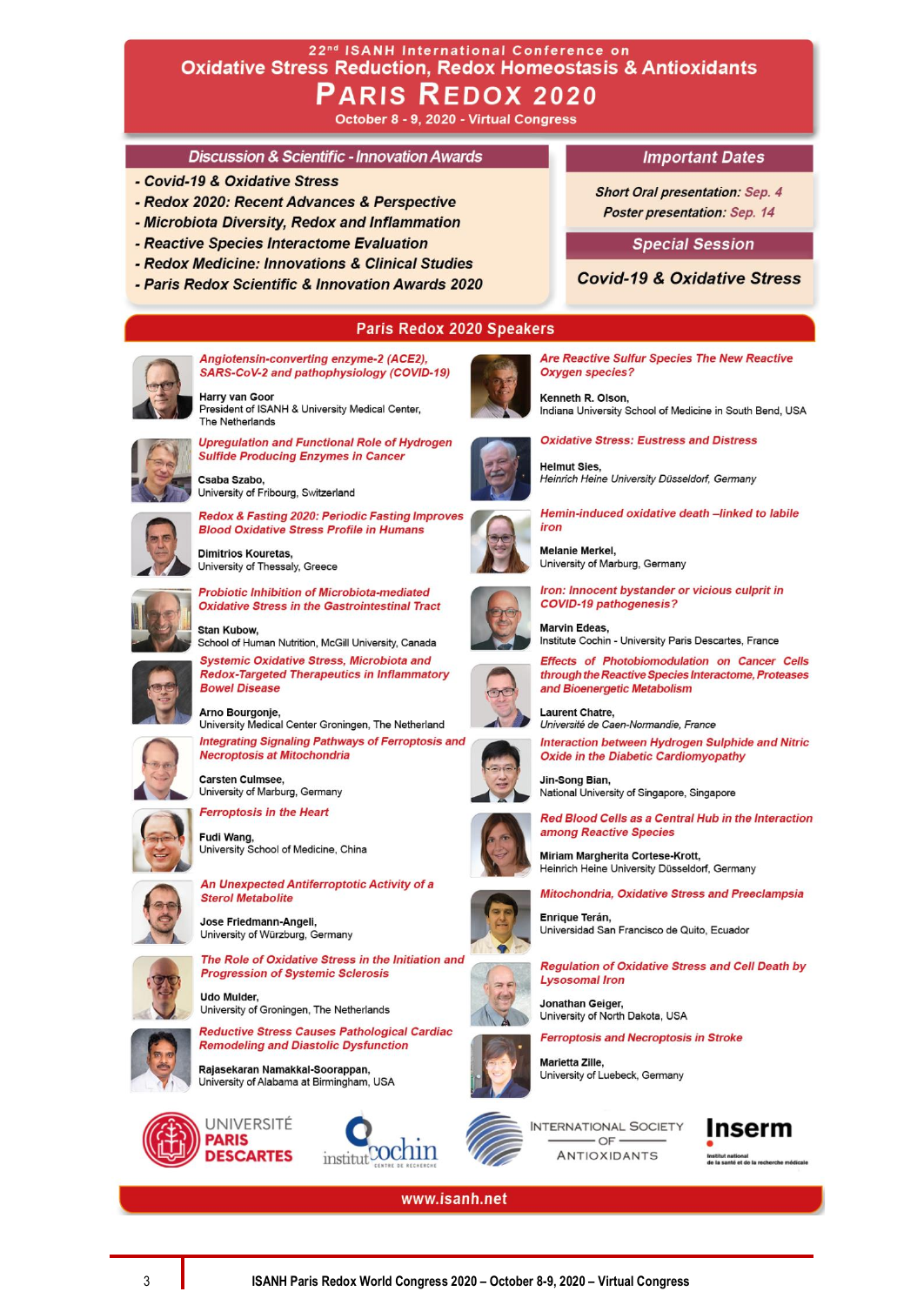**22nd International Conference on**

## **Oxidative Stress, Redox Homeostasis & Antioxidants 2020**

October 7-9, 2020 – **Virtual Congress & Workshop**

### **Day 1 – Wednesday, October 7, 2020**

# **Workshop How to Evaluate Oxidative Stress & Antioxidants Activities**

#### **14:00 Welcome Note**

*Carole Nicco, Institut Cochin - INSERM U1016, Université de Paris, France* 

#### **14:05 Introduction Remarks**  *Harry van Goor, President of Paris Redox 2020, University Medical Center, Groningen, The Netherlands*

Full agenda [and information, please fo](https://www.isanh.net/workshop/download/39/)llow this link **WORKSHOP AGENDA** 

**Live & Recorded** 

# **Paris Redox 2020 Virtual Conference**

### **Day 2 – Thursday, October 8, 2020**

| 08:00 | <b>Welcome Note</b><br>Carole Nicco, Institut Cochin - INSERM U1016, Université de Paris, France                                                                                  |
|-------|-----------------------------------------------------------------------------------------------------------------------------------------------------------------------------------|
| 08:20 | <b>Opening of Paris Redox World Conference &amp; Introduction Remarks</b><br>Harry van Goor, President of Paris Redox 2020, University Medical Center, Groningen, The Netherlands |
| 08:30 | Introduction to Redox 2020: Today & Tomorrow                                                                                                                                      |
|       | Session 1 – Redox 2020: Recent Advances & Perspectives                                                                                                                            |
|       | <b>Chairperson: Harry van Goor</b>                                                                                                                                                |
| 09:10 | <b>Oxidative stress: Eustress and distress</b><br><b>Helmut Sies, Heinrich Heine University Düssseldorf, Germany</b>                                                              |
|       | Redox & Fasting 2020: Periodic fasting improves blood oxidative stress profile in humans<br><b>Dimitrios Kouretas, University of Thessaly, Greece</b>                             |
|       | Mitochondria, oxidative stress and preeclampsia<br>Enrique Terán, University San Francisco de Quito, Ecuador                                                                      |
|       | Red blood cells as a central hub in the interaction among reactive species<br>Miriam Margherita Cortese-Krott, Heinrich Heine University Düsseldorf, Germany                      |
|       | Effects of Photobiomodulation on Cancer Cells through the Reactive Species Interactome, Proteases<br>Metabolism                                                                   |

**Laurent Chatre,** CNRS, UNICAEN, CEA, Université de Caen-Normandie, France

#### **11:20 Short oral presentations**

**and Bioenergetic**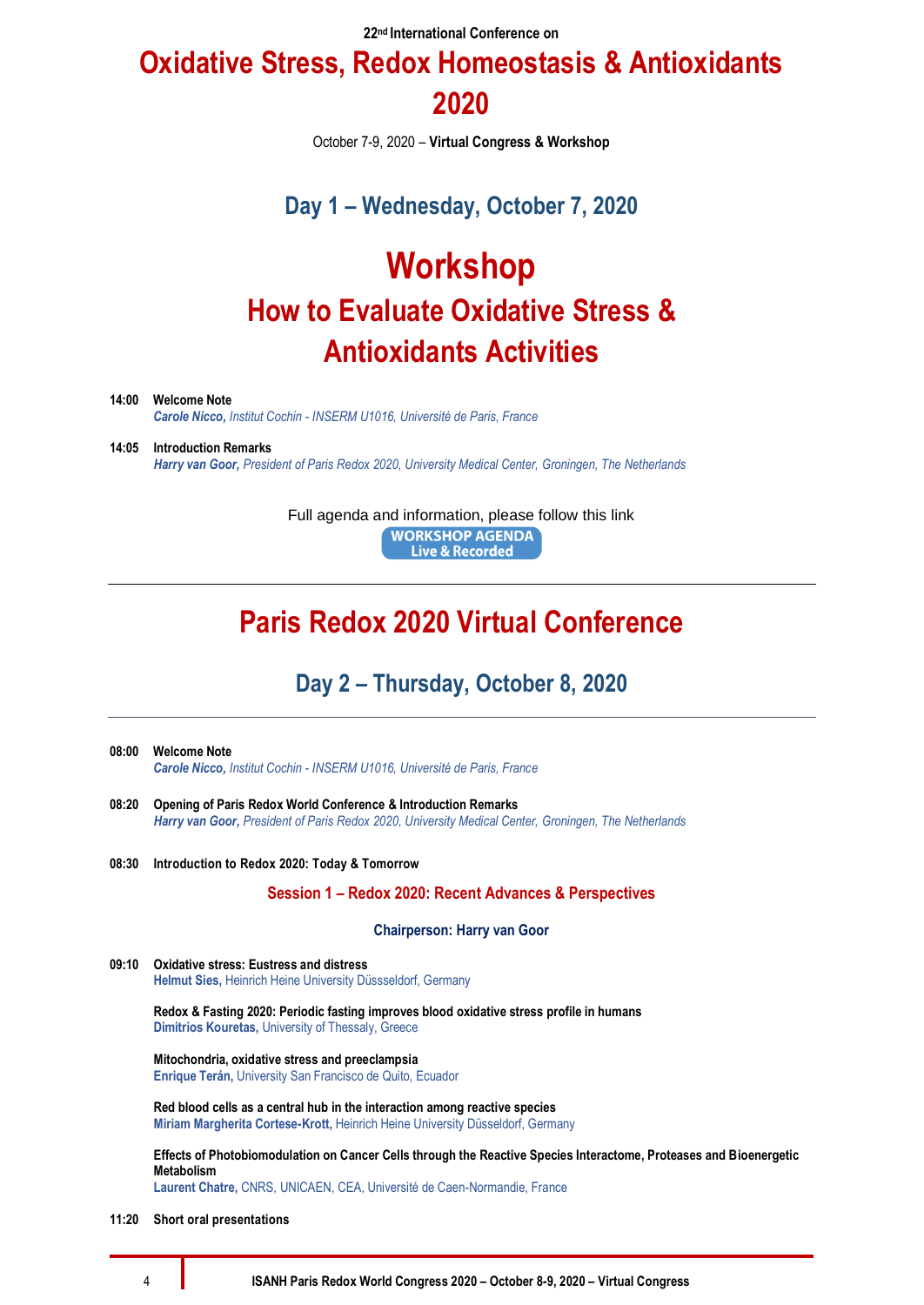**Maximal exercise-induced oxidative damage to proteins depends on body composition in young men Mateusz Mardyla,** University of Physical Education in Krakow, Poland

**The role of aquaporin-8 (AQP8) in cytokine-mediated beta-cell toxicity Christina Schaal,** Hannover Medical School, Germany

**The possible toxic effect of chlorpyrifos on cell viability in HEK293 cell line and antioxidant efficacy of selenium and curcumin Bahar Ozturk Kurt,** Istanbul University Cerrahpasa, Turkey

#### **Session 2 – Microbiota Diversity, Redox and Inflammation**

#### **Chairperson: Stan Kubow**

**13:35 Probiotic inhibition of microbiota-mediated oxidative stress in the gastrointestinal tract Stan Kubow,** School of Human Nutrition, McGill University, Canada

**Systemic oxidative stress, microbiota and redox-targeted therapeutics in inflammatory bowel disease Arno Bourgonje,** University Medical Center Groningen, The Netherlands

#### **Session 3: ROS, RNS, RSS & Antioxidants: Recent Advances on Evaluation**

#### **Chairperson: Kenneth R. Olson**

**15:30 Are reactive sulfur species the new reactive oxygen species? Kenneth R. Olson,** Indiana University School of Medicine in South Bend, USA

**Interaction between hydrogen sulphide and nitric oxide in the diabetic cardiomyopathy Jin-Song Bian,** Southern University of Science and Technology, China

**Reductive Stress Causes Pathological Cardiac Remodeling and Diastolic Dysfunction Rajasekaran Namakkal-Soorappan**, the University of Alabama at Birmingham, USA

**Short oral presentations** (7 minutes for presentation + 3 minutes for questions)

**Isothiocyanates as H2S-releasing agents and their antioxidant and cardioprotective effects Valentina Citi,** University of Pisa, Italy

**Physical plasma as source of reactive species: cysteine as molecular beacon Giuliana Bruno,** Leibniz Institute for Plasma Science and Technology, Germany

**Mechanisms of lung toxicity induced by biomass burning aerosols Michal Pardo,** Weizmann Institute of Science, Israel

**Targeting cellular antioxidant defense system with redox-active molecules for fungal pathogen control Jong Kim**, Agricultural Research Service, United States Department of Agriculture, USA

**Weak magnetic fields: a tool to manipulate ROS-Mediated stem cell proliferation and growth Luke James Kinsey,** Western Michigan University, USA

**A novel method of every 12 hours of antioxidant supplementation to the human embryo culture media improves blastocysts quality**

**Israel Maldonado-Rosas,** CITMER, Mexico

**Involvement of oxidative stress in nickel oxide nanoparticles - induced damages in pulmonary artery endothelial cells Ophélie Germande,** CRCTB - INSERM U1045, France

**The role of hydrogen sulfide (H2S) and oxytocin receptor (OXTR) in preeclampsia Sarah Ecker,** Institute of Anesthesiological Pathophysiology and Process Engineering, Germany

**The H2S and the oxytocin systems in the hypothalamus of a porcine model of hemorrhagic shock with administration of sodium thiosulfate**

**Nicole Denoix,** Clinic for Psychosomatic Medicine and Psychotherapy, Germany

**Antioxidant effect in human of an acute intake of date seeds products (powder, bread and extract) Carine Platat,** United Arab Emirates University, United Arab Emirates

#### **17:00 End of the Second Day**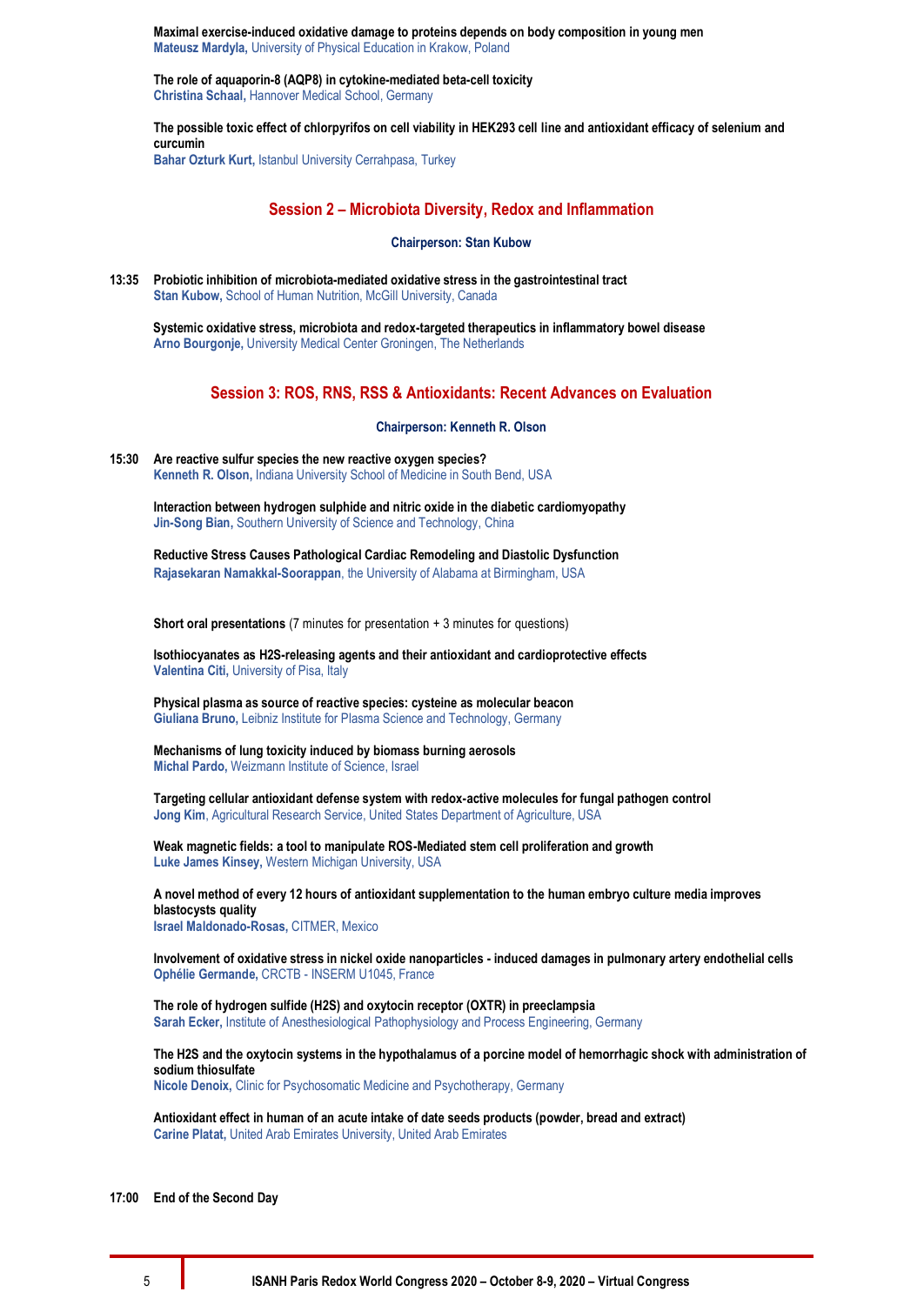### **Day 3 – Friday, October 9, 2020**

#### **Session 4: Redox Medicine: Innovations & Clinical Studies**

#### **Chairperson: Csaba Szabo**

**9:00 Upregulation and functional role of hydrogen sulfide producing enzymes in cancer Csaba Szabo,** University of Fribourg, Switzerland

**The role of oxidative stress in the initiation and progression of systemic sclerosis Udo Mulder,** University of Groningen, The Netherlands

**Redox targeting in anti-hypoxia Adenosinergic immunotherapy of cancer Stephen Hatfield,** Northeastern University, USA

**Short oral presentations** (7 minutes for presentation + 3 minutes for questions)

**Antioxidants in male infertility treatment – Improving sperm motility Biljana Markovska,** PZU Plodnost Bilota, North Macedonia

**Therapeutic ROS provide immunoprotection against malignant melanoma Ramona Clemen,** Leibniz Institute for Plasma Science and Technology, Germany

**Gain of function effects of Oxidized phospholipids makes them pharmacological targets and leads Olga V. Oskolkova,** University of Graz, Austria

**Infant telomere length associated with attention deficit/hyperactivity symptoms in children Cindy Pham,** Murdoch Children's Research Institute, Australia

#### **Session 5 - Cytokine Storm, Iron & Oxidative Stress in COVID-19 patients: A Vicious Circle**

#### **Chairperson: Carole Peyssonnaux**

**14:00 Iron: Innocent bystander or vicious culprit in COVID-19 pathogenesis? Marvin Edeas,** Institute Cochin - University Paris Descartes, France

> **Angiotensin-converting enzyme-2 (ACE2), SARS-CoV-2 and pathophysiology of coronavirus disease 2019 (COVID-19) Harry van Goor,** University Medical Center, Groningen, The Netherlands

**Potential role of hydrogen gas in the treatment of Kawasaki disease Ho-Chuang Kuo,** Kaohsiung Chang Gung Memorial Hospital, Taiwan

#### **Short oral presentations**

**Oxidative stress biomarkers for prediction of severity in COVID19 Morgane Ducastel,** Cochin Hospital, APHP-CUP, France

#### **Symposium**

#### **The crosstalk between ferroptosis, regulated necrosis and mitochondrial death signaling in human disease**

#### **Chairperson: Carsten Culmsee**

**15:00 Integrating signaling pathways of ferroptosis and necroptosis at mitochondria Carsten Culmsee,** University of Marburg, Germany

**An unexpected antiferroptotic activity of a sterol metabolite Jose Friedmann-Angeli,** University of Würzburg, Germany

#### **Ferroptosis in the heart**

**Fudi Wang,** University School of Medicine, China

**Regulation of oxidative stress and cell death by lysosomal iron Jonathan Geiger,** University of North Dakota, USA

**Ferroptosis and necroptosis in stroke Marietta Zille,** University of Luebeck, Germany

**Hemin-induced oxidative death – linked to labile iron Melanie Merkel,** University of Marburg, Germany

**Role of necroptosis and iron deposits in traumatic brain injury Antonia Clarissa Wehn,** Ludwig Maximilian University of Munich, Germany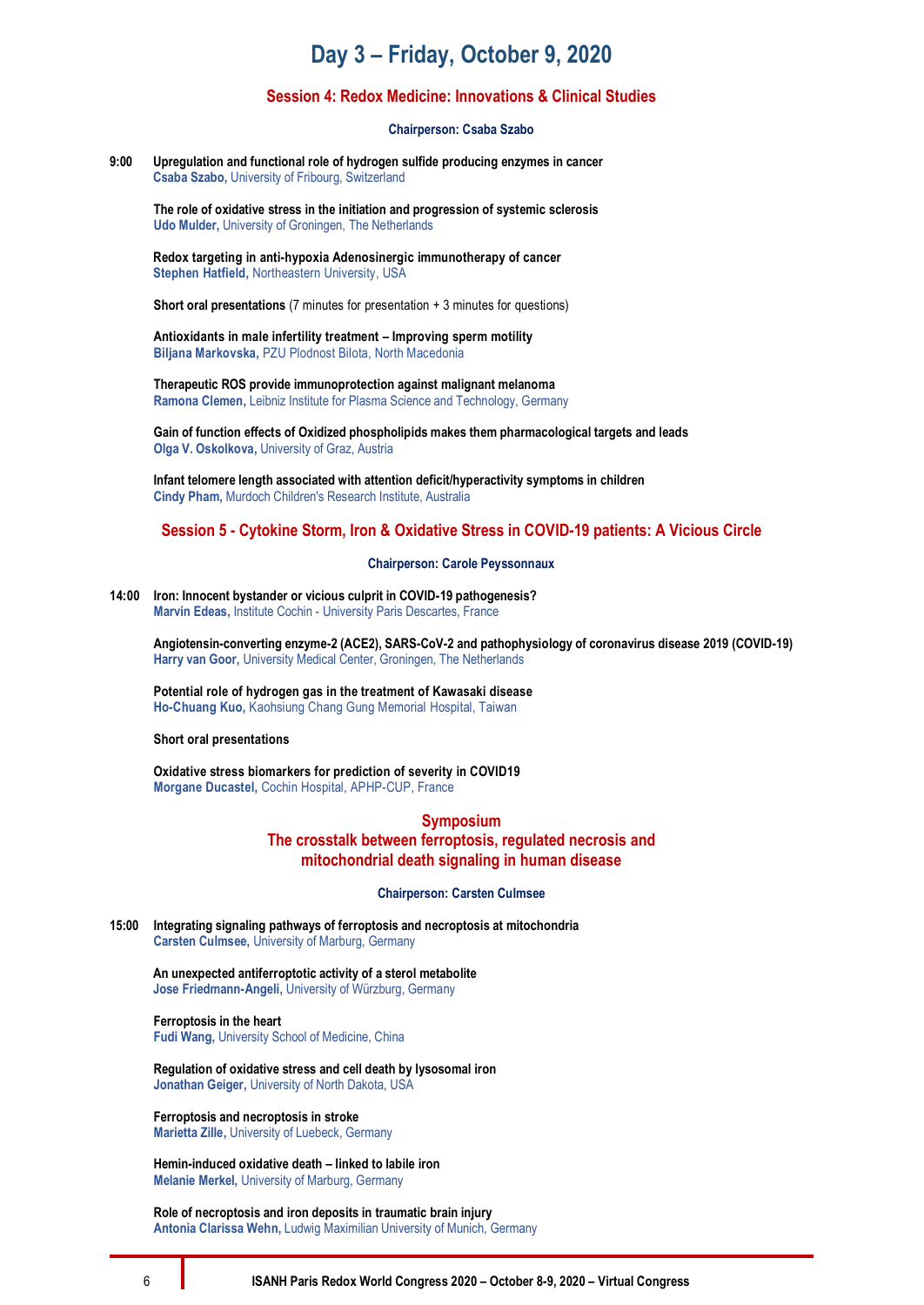#### **16:50 Short oral presentations of Day 2**

**Oleuropein aglycone counteracts the oxidative stress in Alzheimer's disease by disrupting amyloid βeta fibrils: investigation of the mechanism of action of this polyphenol from extra virgin olive oil Simone Brogi, University of Pisa, Italy** 

**Characterization of photochemical properties of human red blood cells in oxidative stress conditions by fluorescence lifetime imaging microscopy Amirali Rostam Davoudpour,** Adam-Mickiewicz University Poznan, Poland

**Does continuous OS reduction prevent and ameliorate diseases through species diversity of intestinal bacteria? Fukka (Fuhua) You (Yang),** Gifu University, Japan

**Physical, phytochemical composition and biological potential of portuguese sweet cherries Ana Carolina Almeida Gonçalves,** CICS-UBI—Health Sciences Research Centre, Portugal

**The effect of vitamin e on oxidative stress and cardiovascular complications in hemodialysis patients Leila Azouaou Toualbi,** Nefissa Hamoud university hospital, Algeria

#### **17:30 Concluding remarks: Redox 2020**

**18:00 End of Paris Redox 2020 Congress**

#### **Accepted Poster Presentations**

**Social Stress Induces Oxidative Stress in Soldiers with Prospective Cardiovascular Risk** *Dae-Sup Rhee, Ulm University Medical Centre, Germany*

**The Antioxidant Effects of Human-derived Lactobacillus Strain L.fermentum U021 in Mouse Model of Oxidative Stress** *Maria Marsova, Vavilov Institute of General Genetics of Russian Academy of Sciences, Russian Federation*

**Beneficial Properties of the Nutritional Bioactive Resveratrol against Lipofuscin Compound A2e-induced Toxicity in Human Retinal Cells**

*Agustina Alaimo, University of Buenos Aires, Faculty of Exact and Natural Sciences, Argentine*

**Fasudil Ameliorates Cognitive Deficits, Oxidative Stress and Neuronal Apoptosis via Inhibiting Rock/mapk and Activating Nrf2 Signaling Pathways in App/PS1 Mice** *Wen-Yue Wei, Shanxi University of Chinese Medicine, China*

**Covid-19 Infection Is Oxidative Stress Disease. Twendee Will be Best Solution to Prevent and Avoid Severe Symptoms** *Haruhiko Inufusa, Gifu University, Japan*

**Preliminary Evaluation of the Antioxidant Capacity of Debaryomyces Hansenii to Reduce Liver and Colon Tissue Damage in a Murine Model of Acute Colitis C***. Marissa Calderón-Torres, Universidad Nacional Autónoma de México, Mexico*

**Structure-related Antioxidant and Anti-inflammatory Activities of Flavonoids and 2-styrylchromones** *Daniela Ribeiro, University of Porto, Portugal*

**Evolution of Polyphenolic Content of Fireweed (epilobium Angustifolium L.) Infusion during in Vitro Gastro-intestinal Digestion**

*Dominik Szwajgier, University of Life Sciences in Lublin, Poland*

**Phenolic Profile and Antioxidant Activity of Prunus Avium L. Extracts** *Biljana Bozidar Milosevic, University of Novi Sad, Faculty of Sciences, Serbia*

**Nucleoredoxin Maintains CAMK2α Redox Balance but Its Absence in Neurons Is Well Compensated** *Bao Ngoc Tran, Goethe Hospital University, Germany*

**HNF4A Suppresses the Aberrant Transcriptional Activity of Nrf2 Mutations in HCC Cell Lines** *Effi Haque, Institute of Genetics and Animal Breeding of Polish Academy of Sciences, Poland*

**Evaluation of Redox Capacity and Antioxidant Capability of Laurus Nobilis L** *Biljana Bozidar Milosevic, University of Novi Sad, Faculty of Sciences, Serbia*

**Increased Antioxidant Defense in HIV-1 Elite Controllers** *Maike Sperk, Karolinska Institutet, Sweden*

**Novel Ex-Vivo Model to Study Skin Antioxidants** *Reem Alnemari, Philipps-Universität Marburg, Germany*

**Effects of Sodium Thiosulfate during Resuscitation of Hemorrhagic Shock and Chest Trauma in CSE Knockout Mice** *Benedikt Nussbaum, University Hospital Ulm, Germany*